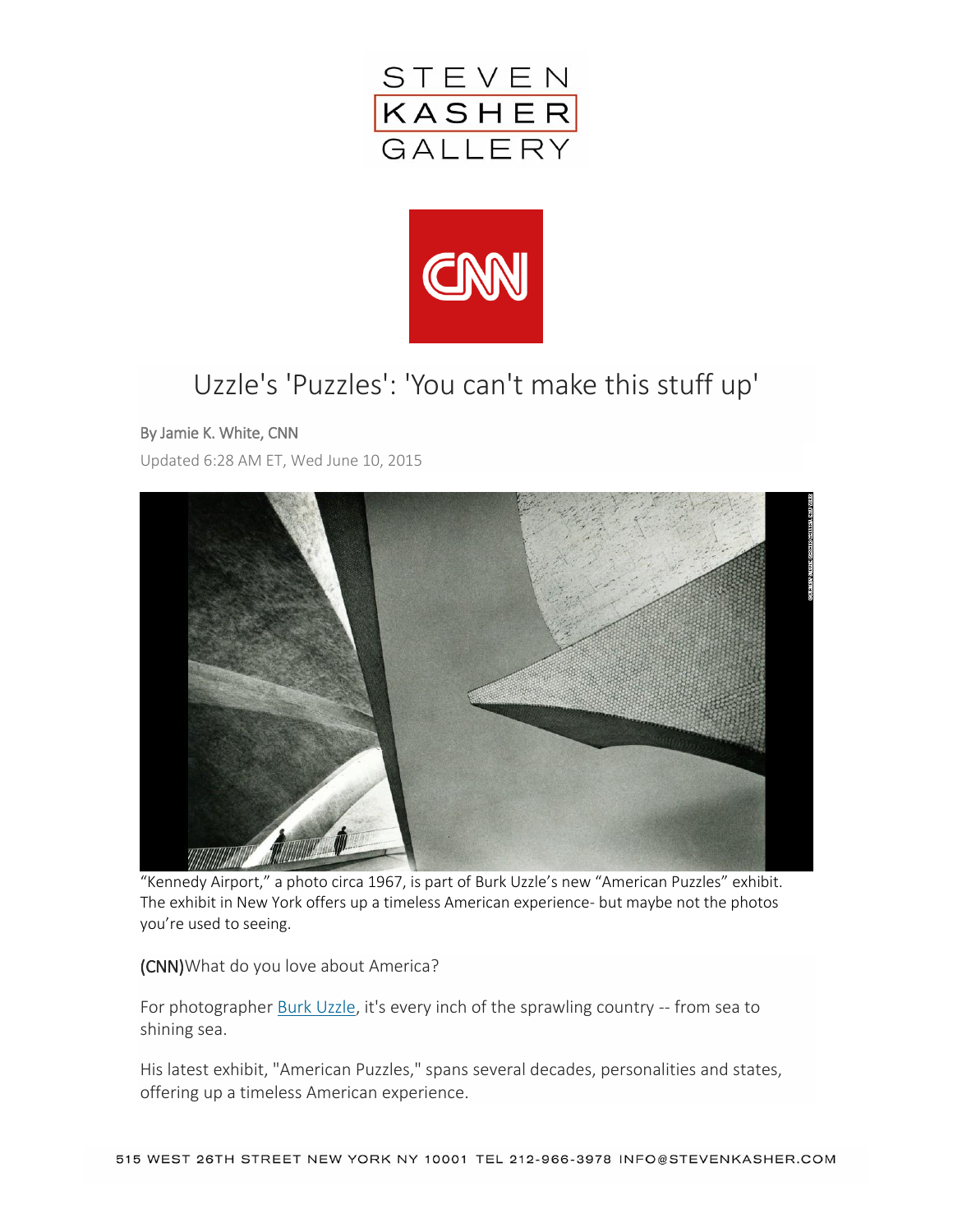

But you won't see bright lights and skyscrapers in his photos.

"The idea of hanging out with fancy rich people doesn't interest me," he said.

Uzzle is more taken with photographing strangers standing around a fairground restroom (No. 2 in the gallery above). Even the most mundane scenarios make a fantastic picture, according to Uzzle.

"There's a joy of seeing, there's a joy of being alive," he said.



Photographer Burk Uzzle

His photos offer an alternate reality, different from how we usually see things: The backside of a football team instead of the front. Half of a car instead of a whole.

In photo No. 12 above, there are two large statues of what look like abandoned circus animals in the front yard of a trailer. What are they doing there? Your guess is as good as his.

"I can't explain our civilization," he said, "but I can giggle about it."

His work is seasoned with humor and whimsy, which hints at the kind of guy he is: Someone who says everything with a wink and a smile.

"I believe in having fun with the camera," he said.